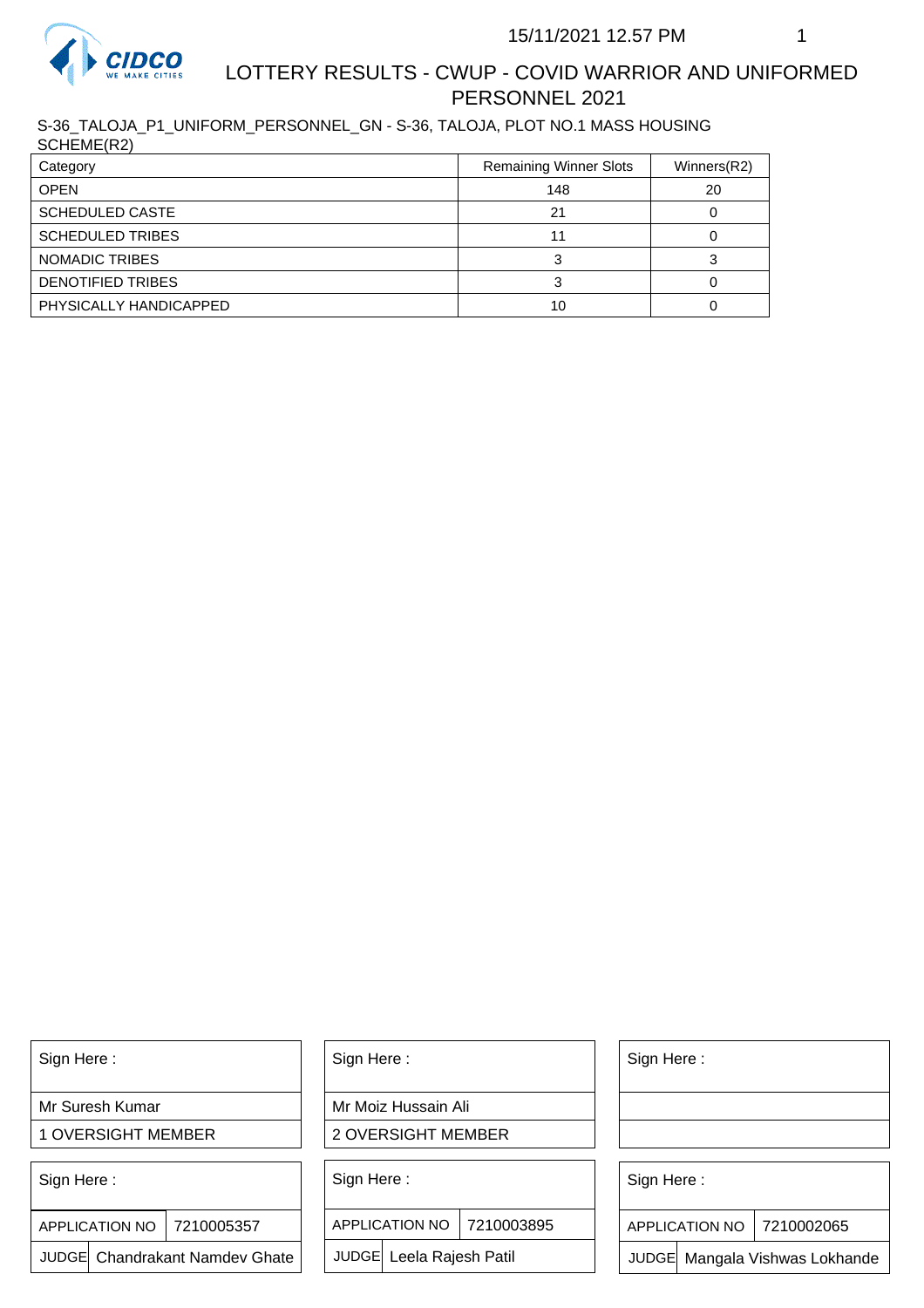

Winner List

 LOTTERY RESULTS - CWUP - COVID WARRIOR AND UNIFORMED PERSONNEL 2021

Scheme: S-36\_TALOJA\_P1\_UNIFORM\_PERSONNEL\_GN - S-36, TALOJA, PLOT NO.1 MASS HOUSING SCHEME Category - OPEN - OPEN - OPEN

| Priority No | Application<br>Number | <b>Applicant Name</b>                                  | Flat*<br>Bd, Wg, Fl, Ft (Rnd) |
|-------------|-----------------------|--------------------------------------------------------|-------------------------------|
| 1           | 7210001303            | Mrs Shobha Krishna Rode                                | $L08, -, 4, 6(R2)$            |
| 2           | 7210003257            | Mr Sunil Pandharinath<br>Londhe                        | $L05, -19,$<br>11(R2)         |
| 3           | 7210009873            | Mrs Muktabai Pandurang L01, -, 3, 11(R2)<br>Jadhav     |                               |
| 4           | 7210008082            | Mr Tushar Madhukar $\vert$ L07, -, 14, 5(R2)<br>Chavan |                               |
| 5           | 7210008515            | Ms Kirti Appasaheb Asbe                                | L03, -, 22, 8(R2)             |
| 6           | 7210005501            | Ms Vaishnavi Sachin<br>Sasane                          | $L05, -, 11,$<br>10(R2)       |
| 7           | 7210006891            | Mr Bhagwan Baburao<br>Avhad                            | $L07, -, 4, 2(R2)$            |
| 8           | 7210003391            | Mr Rajendra Sharad<br>Shinde                           | L02, -, 13, 8(R2)             |
| 9           | 7210001606            | Mr Dinkar Ganpat Raikar                                | $ $ L07, -, 12, 3(R2)         |
| 10          | 7210003310            | Ms Sneha Sunil Thakur                                  | $\vert$ L05, -, 6, 12(R2)     |
| 11          | 7210006249            | Mrs Nirmala Jaganath Gole L05, -, 15, 9(R2)            |                               |
| 12          | 7210007351            | Mrs Sarita Vikas Chavan                                | L06, -, 10, 2(R2)             |
| 13          | 7210008057            | Mr Akshay Anand Agarwal                                | $L08, -7, 3(R2)$              |
| 14          | 7210004554            | Mrs<br>Saloni<br>Pradip<br>Gangavane                   | $L06, -7, 5(R2)$              |
| 15          | 7210004681            | Mr Sagar Suresh Nagtilak                               | $L08, -, 5, 6(R2)$            |
| 16          | 7210003486            | Mrs<br>Sangeeta<br>Rajeshkumar<br>Yadav                | L05, -, 17,<br>10(R2)         |
| 17          | 7210008946            | Mrs Chitra Ramesh Wagh                                 | $L06, -3, 6(R2)$              |
| 18          | 7210006459            | Мr<br>Suraj<br>Shivaji<br>Waghamale                    | $L08, -, 9, 5(R2)$            |
| 19          | 7210003279            | Mr Laxman Gopinath Tidke                               | $L08, -, 9, 1(R2)$            |
| 20          | 7210003861            | Ms Meghana Pramod Patil                                | $ L05, -, 19, 4(R2) $         |

\* Bd,Wg,Fl,Ft(Rnd) = Building, Wing, Floor, Flat (Round)